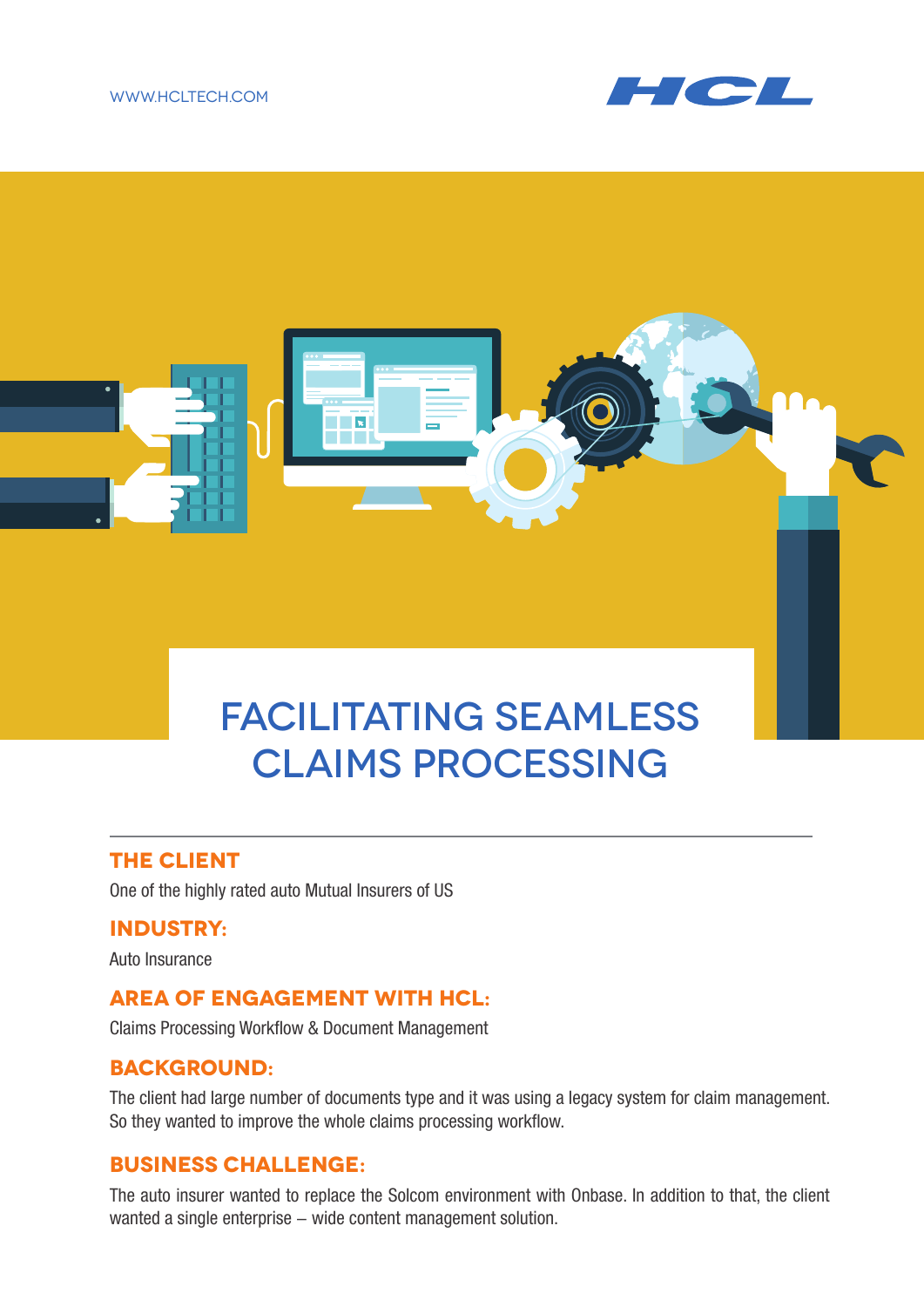### **Why HCL**

- **Depth of Experience** Experience in both Personal & Commercial lines (including Workmen's Compensation) working with insurance companies across various Geos/regions
- **Talent Pool –** Consultants with deep domain experience & a strong deliv–  $\bullet$ ery arm with insurance industry expertise in helping customers transform their business
- **Harnessing the Value of Innovations** HCL's repository of innovations encompasses Process Capability, Industry Leading Claims Business Processes across various LOBs, Analytics & mobile solutions and accelerators for data migration, legacy application decommissioning  $-$  All facilitating controlled delivery of solution with economic efficient and effective cost benefits
- **Partnerships** A strong partner ecosystem that brings the best of breed solutions

# **HCL solution**

- OnBase was chosen over the other Document Management Related products with its ability to support easy Image Storing, Retrieval and Workflows capabilities
- The project was handled under the program Document Management and Imaging (DMI)
- Over 35 million images were moved from old Optical Platters to OnBase through DIP (Digital Image processing) after conversion
- Existing workflows like Workers Compensation Bills Processing were replicated by OnBase
- Existing Annotations on SolCom were exported to OnBase
- HCL captured all the integration points with Claim Center (General Claims) after an Engineering Study

### **Business benefits**

- The Document Types were narrowed to 12 from over 150 for General Claims and to 60 for Worker's Compensation from Over 500+
- Digitized Claims Mail Management for General Claims
- Conversion costs were reduced as more documents were added to the system
- Minimized outages and downtime due to hardware failures